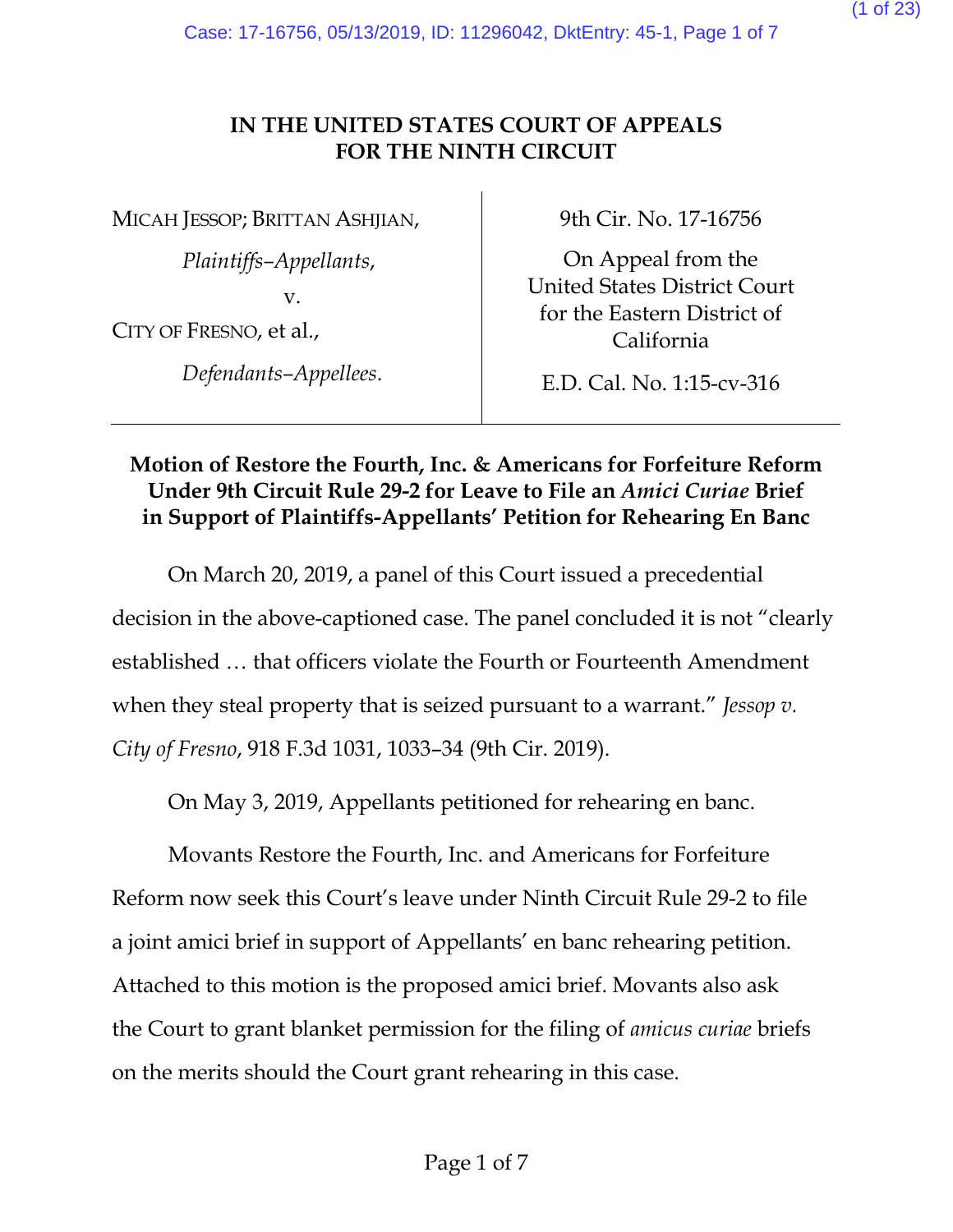# *Identities of the Proposed Amici*

The proposed amici are two national civil-liberties organizations: Restore the Fourth, Inc. and Americans for Forfeiture Reform.

Restore the Fourth, Inc. is a non-partisan nonprofit dedicated to robust enforcement of the Fourth Amendment. Restore the Fourth oversees a network of local chapters whose members include lawyers, academics, advocates, and ordinary citizens. Restore the Fourth also files amicus briefs in significant Fourth Amendment cases. *See, e.g.,* Brief of *Amicus Curiae* Restore the Fourth, Inc. in Support of Petitioner, *Carpenter v. United States*, 138 S. Ct. 2206 (2018) (No. 16-402); Brief of *Amicus Curiae* Restore the Fourth, Inc. in Support of Plaintiff-Appellee Araceli Rodriguez, *Rodriguez v. Swartz*, 899 F.3d 719 (9th Cir. 2018) (No. 15-16410).

Americans for Forfeiture Reform ("AFR") is a non-partisan nonprofit dedicated to the time-honored rule that "[f]orfeitures are not favored" in the law. *United States v. One 1936 Model Ford V-8 De Luxe Coach*, 307 U.S. 219, 226 (1939). AFR regularly files amicus briefs in forfeiture-related and Bill of Rights cases. *See, e.g.,* Brief of *Amicus Curiae* AFR in Support of Petitioner, *Luis v. United States*, 136 S. Ct. 1083 (2016) (No. 14-419); Brief of *Amicus Curiae* AFR in Support of Claimant-Appellee Straughn Gorman, *United States v. Gorman*, 859 F.3d 706 (9th Cir. 2017) (Nos. 15-16660, 15- 17103); Brief of *Amicus Curiae* AFR in Support of Appellants, *United States v. \$28,000*, 802 F.3d 1100 (9th Cir. 2015) (No. 13-55266).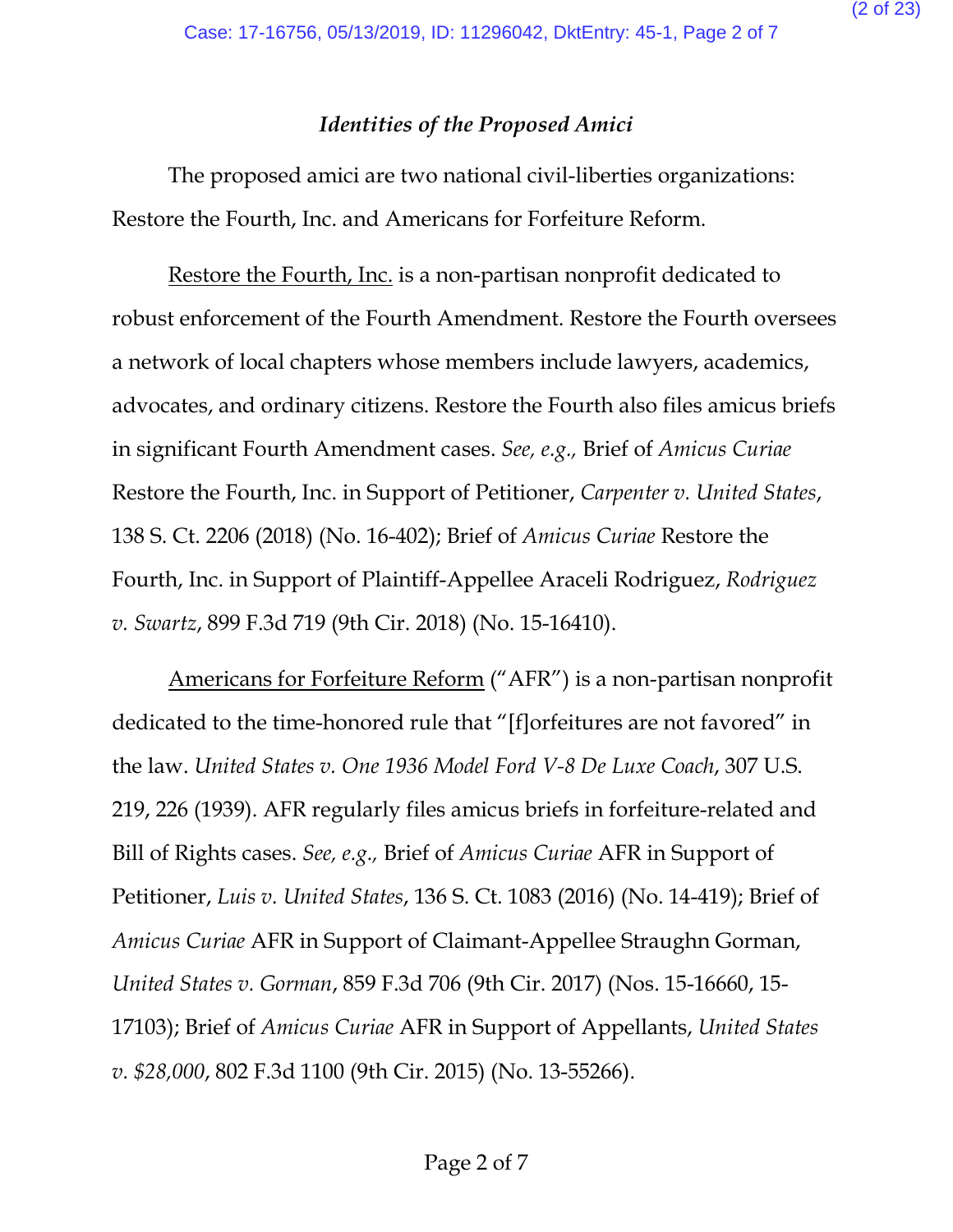# *Interest of the Proposed Amici*

Restore the Fourth, Inc. and Americans for Forfeiture Reform (together, "Amici") are interested in *Jessop* because of the panel's qualifiedimmunity analysis, which in essence grants the police a constitutional license-to-steal. The panel decision thus "shrink[s] the realm of guaranteed privacy" under the Fourth Amendment, *Kyllo v. United States*, 533 U.S. 27, 34 (2001), and "leave[s] room for the play and action of purely personal and arbitrary power," which contravenes due process. *Yick Wo v. Hopkins*, 118 U.S. 356, 370 (1886). The Amici believe these realities merit rehearing especially insofar as they put every person's rights "in the hands of every petty officer." *Boyd v. United States*, 116 U.S. 616, 625 (1886).

# *Reasons to Allow the Proposed Amici Brief*

The Amici "are entities with particular expertise" and their proposed brief collects authorities "that merit judicial notice." *Neonatology Assocs., P.A. v. Comm'r*, 293 F.3d 128, 132 (3d Cir. 2002) (Alito, J.). In particular, both Restore the Fourth<sup>1</sup> and AFR<sup>[2](#page-2-1)</sup> have an established record of helping courts

 $\overline{\phantom{a}}$ 

<span id="page-2-0"></span><sup>1</sup> *See, e.g.,* Kim Janssen, *Chief Justice of U.S. Supreme Court Cites 'Ferris Bueller's Day Off' During Oral Argument*, CHICAGO TRIB., Jan. 10, 2018, http://trib.in/2nEg1yo (detailing the oral-argument influence of Restore the Fourth's amicus brief in *Collins v. Virginia*, 138 S. Ct. 1663 (2018)—a case about the automobile exception to the Fourth Amendment).

<span id="page-2-1"></span><sup>2</sup> *See, e.g.,* Oral Argument at 46:48, *Briles v. 2013 GMC Terrain*, 907 N.W.2d 628 (Minn. 2018) (Lillehaug, J.) (citing AFR amicus brief while questioning counsel), *available at* https://bit.ly/2SbJXiV; Oral Argument Tr. at 51, *Luis v. United States*, 136 S. Ct. 1083 (2016) (Ginsburg, J.) (same), *available at* https://bit.ly/2z5NdqL; Oral Argument at 39:08, *United States*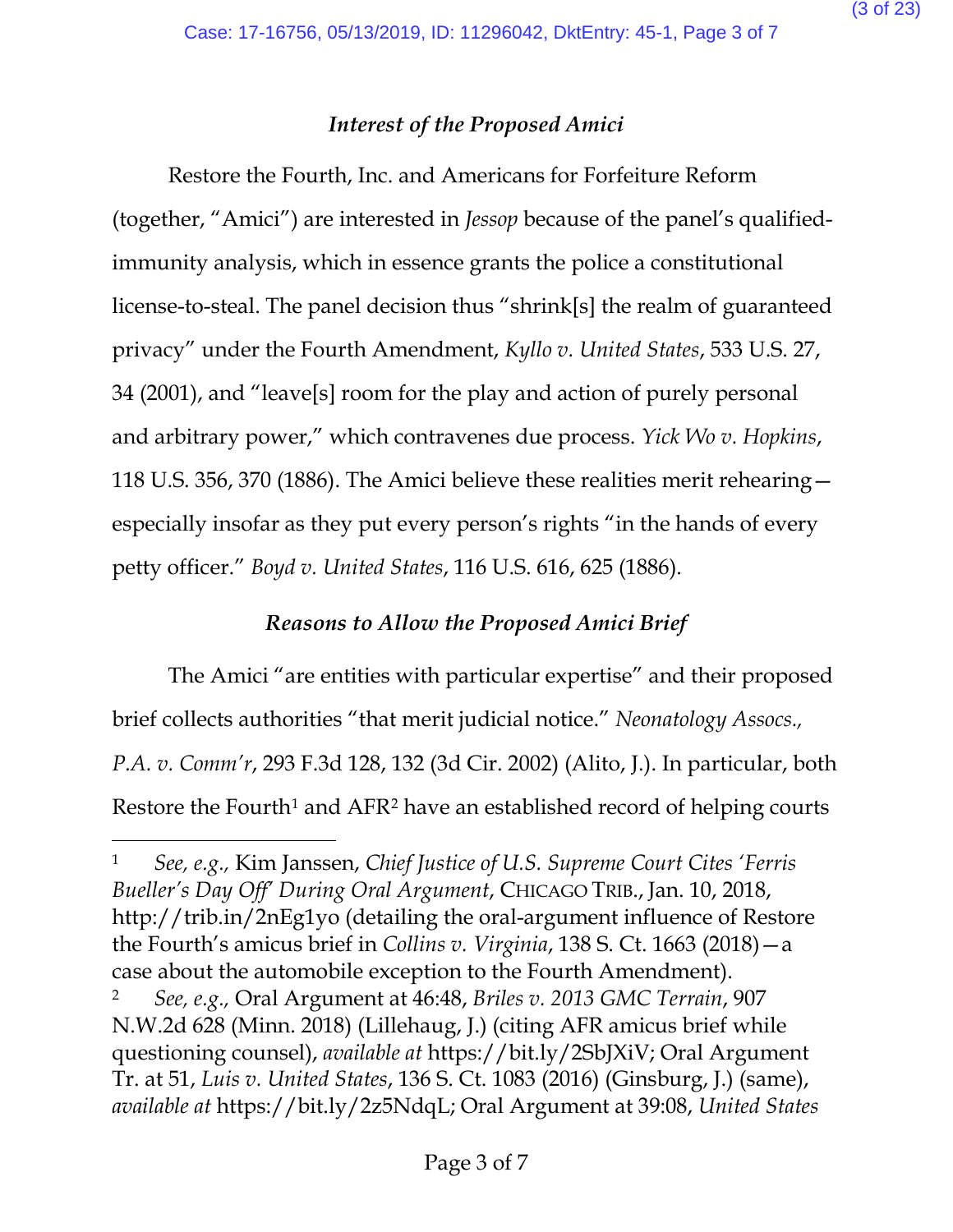analyze questions of government power and constitutional rights. Their proposed brief seeks to do the same here in detailing the original meaning of the Fourth Amendment and due process. The Amici thus respectfully submit that the information in their proposed brief "will help the [C]ourt toward [the] right answers" in this case. *Mass. Food Ass'n v. Mass. Alcoholic Beverages Control Comm'n*, 197 F.3d 560, 567 (1st Cir. 1999).

# *Request for Blanket Allowance of Merits En Banc Amicus Briefs*

As required by Ninth Circuit Rule 29-3, the Amici "endeavored to obtain the consent of all parties to the filing" of their proposed amici brief. Appellants Micah Jessop and Brittan Ashjian consented; Appellees City of Fresno, Derik Kumagai, Curt Chastain, and Tomas Cantu did not consent. The Amici therefore submit this leave-to-file motion.

At the same time, should the Court grant en banc review in this case, the Amici respectfully seek to avoid the time and expense of preparing a second leave-to-file motion. *See* 9th Cir. Rule 29-2(a) ("An amicus curiae may be permitted to file a brief … when the Court has granted rehearing."). The Amici anticipate that Appellees will continue to oppose amicus briefs even if en banc review is granted, making consent-based filing impossible. There is no good reason, in turn, for the Court to put itself (or the Amici) through a second round of Rule 29-2 leave-to-file motions.

 $\overline{\phantom{a}}$ 

*v. \$28,000*, 802 F.3d 1100 (9th Cir. 2015) (No. 13-55266) (Hurwitz, J.) (same), *available at* https://youtu.be/907ne2CCGD4?t=39m8s.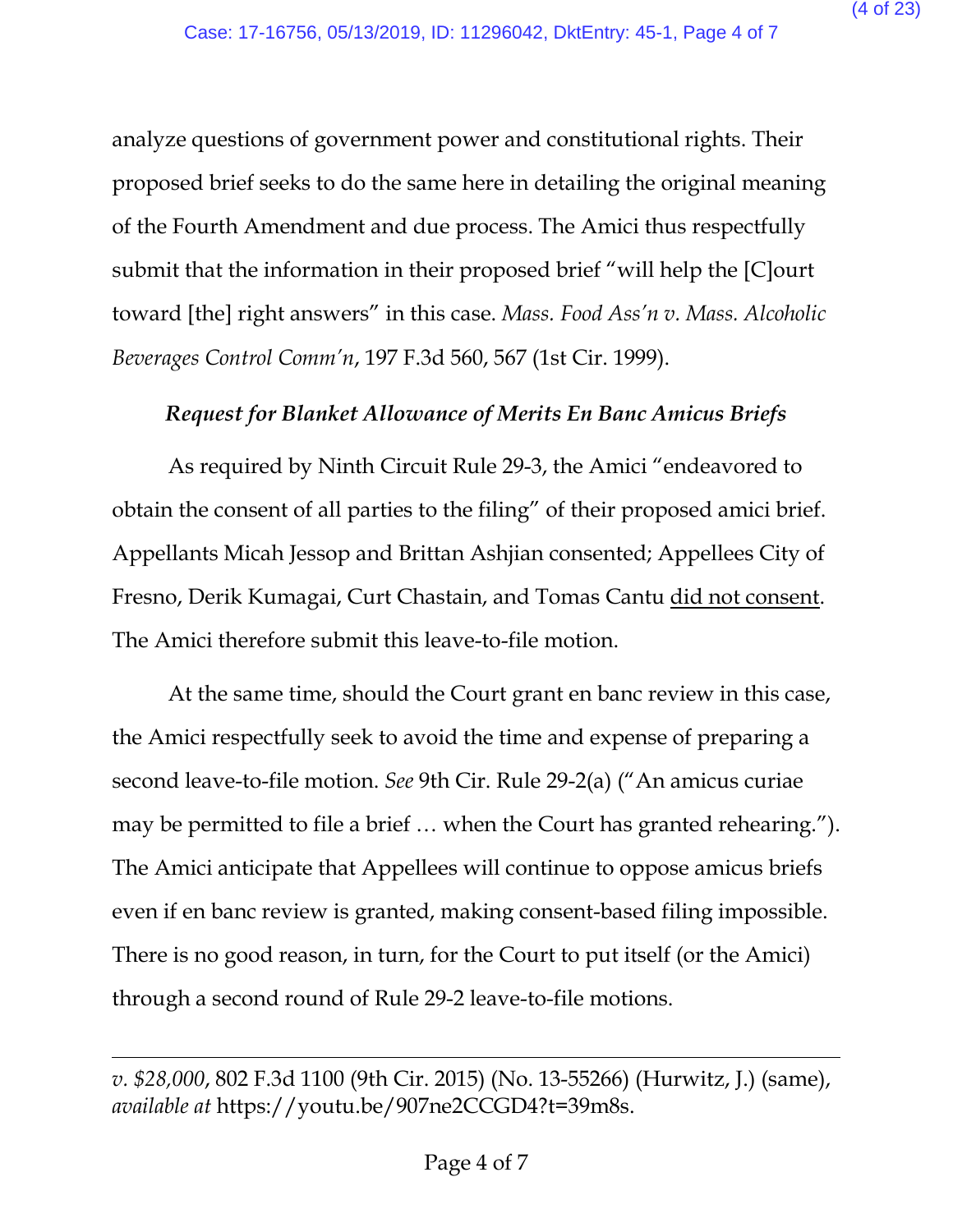The better approach is for the Court to grant blanket permission to file. This is what the Second Circuit did just a few years ago in a case that also raised major Fourth Amendment issues. *See United States v. Ganias*, 791 F.3d 290, 290 (2d Cir. 2015) (granting en banc review and "invit[ing] amicus curiae briefs"). This approach conserves the resources of the Court and potential amici. It also reaffirms the basic tenet that "[i]nformation, speech, and truth do not hurt; they only shed light." *Warren v. Comm'r*, 282 F.3d 1119, 1120 (9th Cir. 2002) (Reinhardt, J., concurring).

### *Conclusion*

Based on the foregoing points, the Court should allow the filing of the attached Amici brief in support of rehearing and, if en banc review is granted, provide blanket permission to file amicus briefs.

Respectfully submitted,

Dated: May 13, 2019

**SUBBARAMAN PLLC**

By: /s/Mahesha P. Subbaraman

Mahesha P. Subbaraman SUBBARAMAN PLLC 222 S. 9th Street, Suite 1600 Minneapolis, MN 55402 (612) 315-9210 mps@subblaw.com

*Counsel for Prospective Amici Curiae Restore the Fourth, Inc. and Americans for Forfeiture Reform*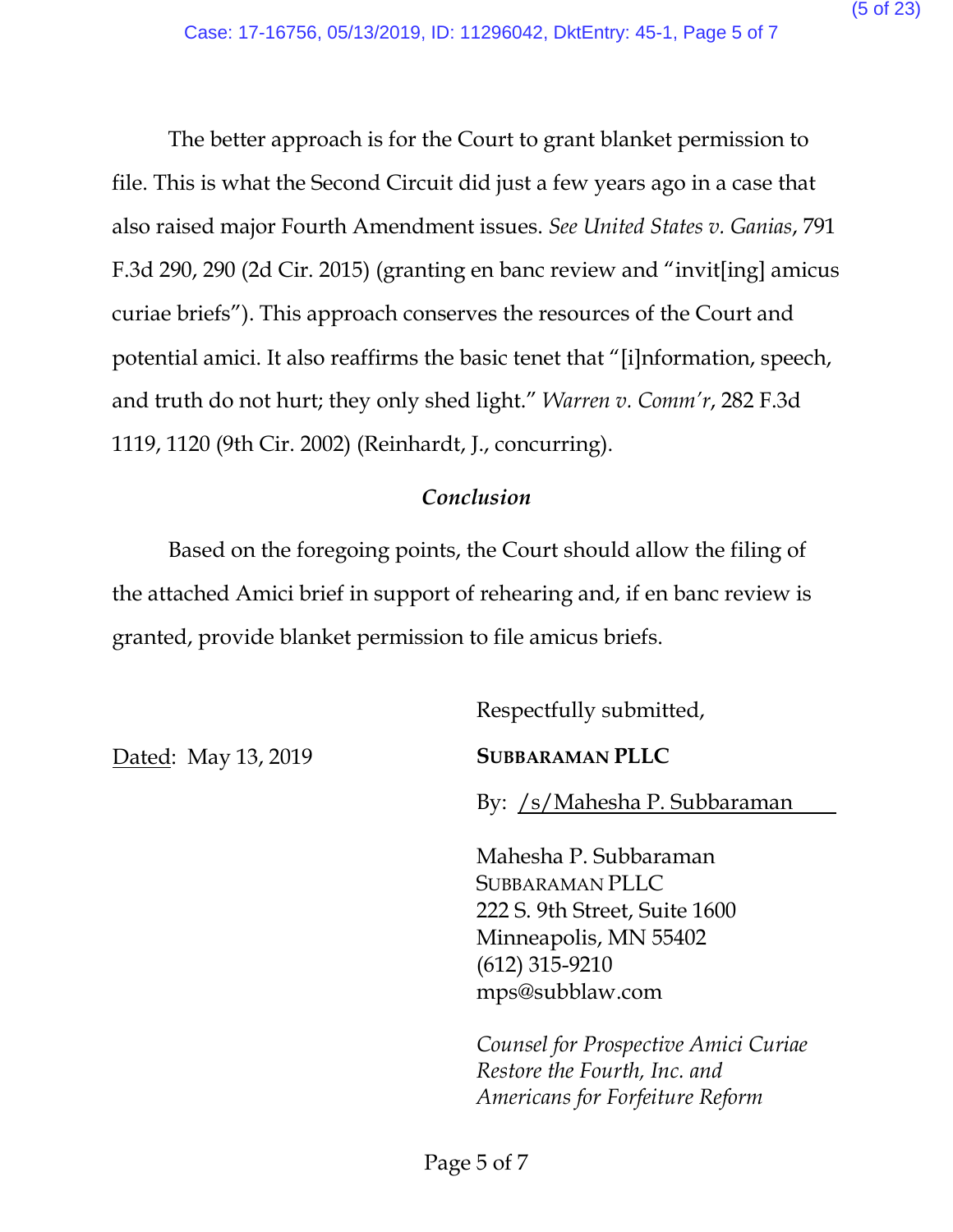# **CERTIFICATE OF COMPLIANCE**

Counsel certifies under Fed. R. App. P. 32(g) that the foregoing motion meets the formatting and type-volume requirements set under Fed. R. App. P. 27(d) and Fed. R. App. P. 32(a). The motion is printed in 14 point, proportionately-spaced typeface utilizing Microsoft Word 2010 and contains **1,028 words**, including headings, footnotes, and quotations, and excluding all items identified under Fed. R. App. P. 32(f).

Dated: May 13, 2019 **SUBBARAMAN PLLC** 

By: /s/Mahesha P. Subbaraman

Mahesha P. Subbaraman SUBBARAMAN PLLC 222 S. 9th Street, Suite 1600 Minneapolis, MN 55402 (612) 315-9210 mps@subblaw.com

*Counsel for Prospective Amici Curiae Restore the Fourth, Inc. and Americans for Forfeiture Reform*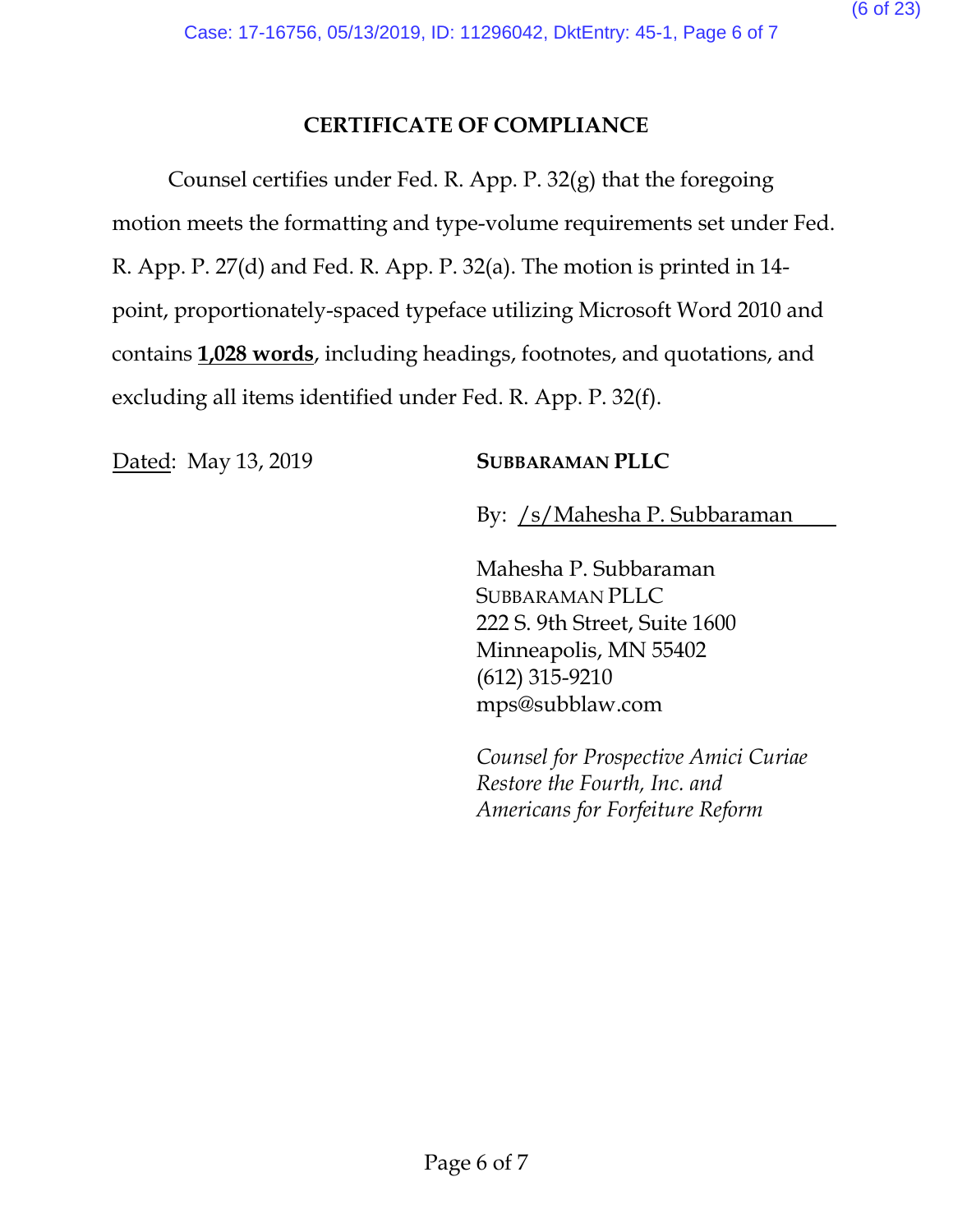# **CERTIFICATE OF SERVICE**

I hereby certify that on May 13, 2019, I electronically filed the foregoing motion with the Clerk of Court using the CM/ECF System, which will send notice of such filing to counsel for all parties to this case. I further certify that counsel for all parties to this case are registered as ECF Filers and that they will be served by the CM/ECF system.

Dated: May 13, 2019 **SUBBARAMAN PLLC** 

By: /s/Mahesha P. Subbaraman

Mahesha P. Subbaraman SUBBARAMAN PLLC 222 S. 9th Street, Suite 1600 Minneapolis, MN 55402 (612) 315-9210 mps@subblaw.com

*Counsel for Prospective Amici Curiae Restore the Fourth, Inc. and Americans for Forfeiture Reform*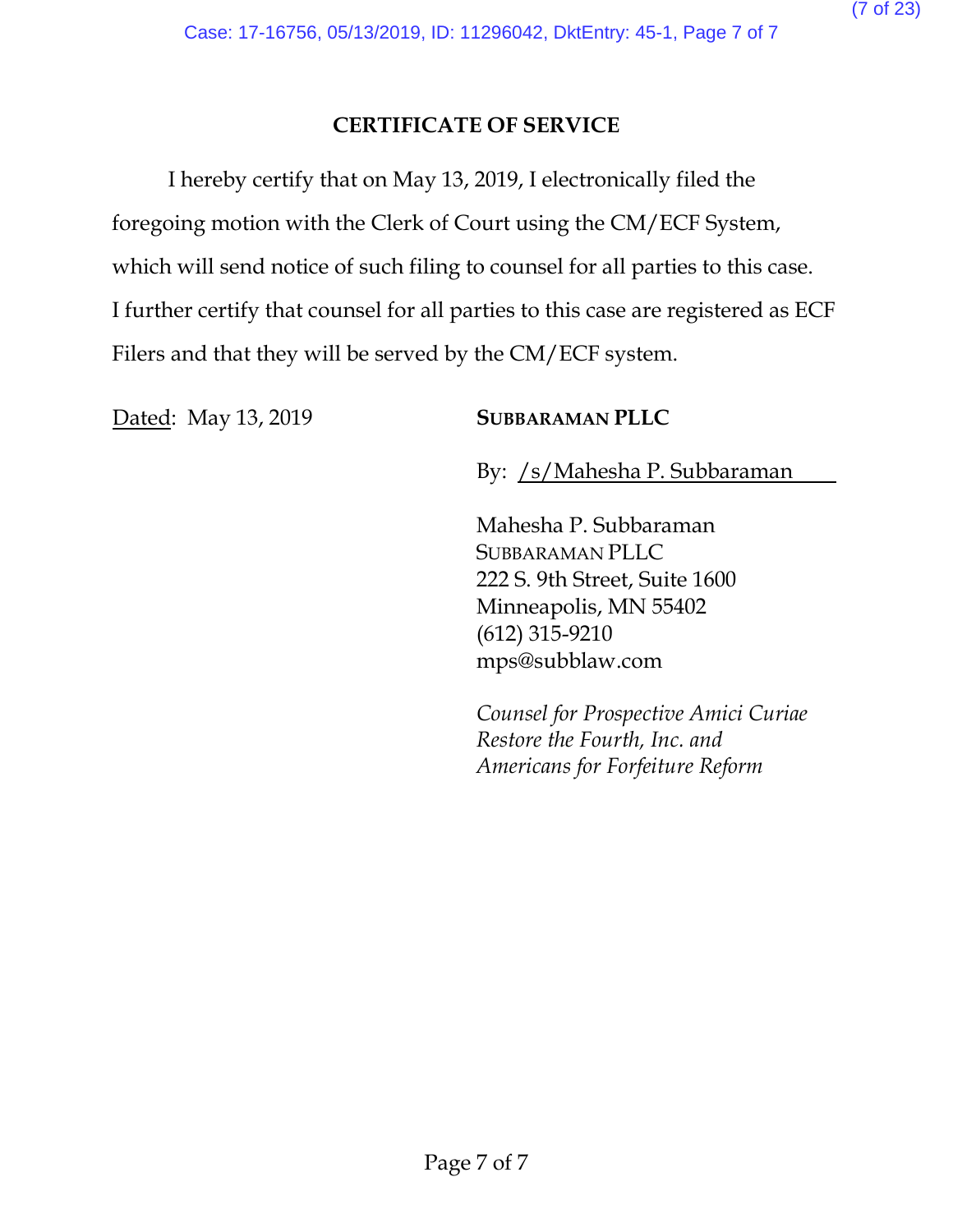# **No. 17-16756**

# United States Court of Appeals for the  $\mathcal D$ inth Circuit

**\_\_\_\_\_\_\_\_\_\_\_\_\_\_\_**

Micah Jessop; Brittan Ashjian,

*Plaintiffs–Appellants,*

v.

City of Fresno; Derik Kumagai; Curt Chastain; Tomas Cantu,

*Defendants–Appellees.*

On Appeal from the United States District Court for the Eastern District of California

**\_\_\_\_\_\_\_\_\_\_\_\_\_\_\_**

Case No. 1:15-cv-316-DAD-SAB

**\_\_\_\_\_\_\_\_\_\_\_\_\_\_\_**

**BRIEF OF** *AMICI CURIAE* **RESTORE THE FOURTH, INC. & AMERICANS FOR FORFEITURE REFORM SUPPORTING APPELLANTS' PETITION FOR REHEARING EN BANC**

**\_\_\_\_\_\_\_\_\_\_\_\_\_\_\_**

Mahesha P. Subbaraman SUBBARAMAN PLLC 222 S. 9th Street, Suite 1600 Minneapolis, MN 55402–3389 (612) 315-9210 mps@subblaw.com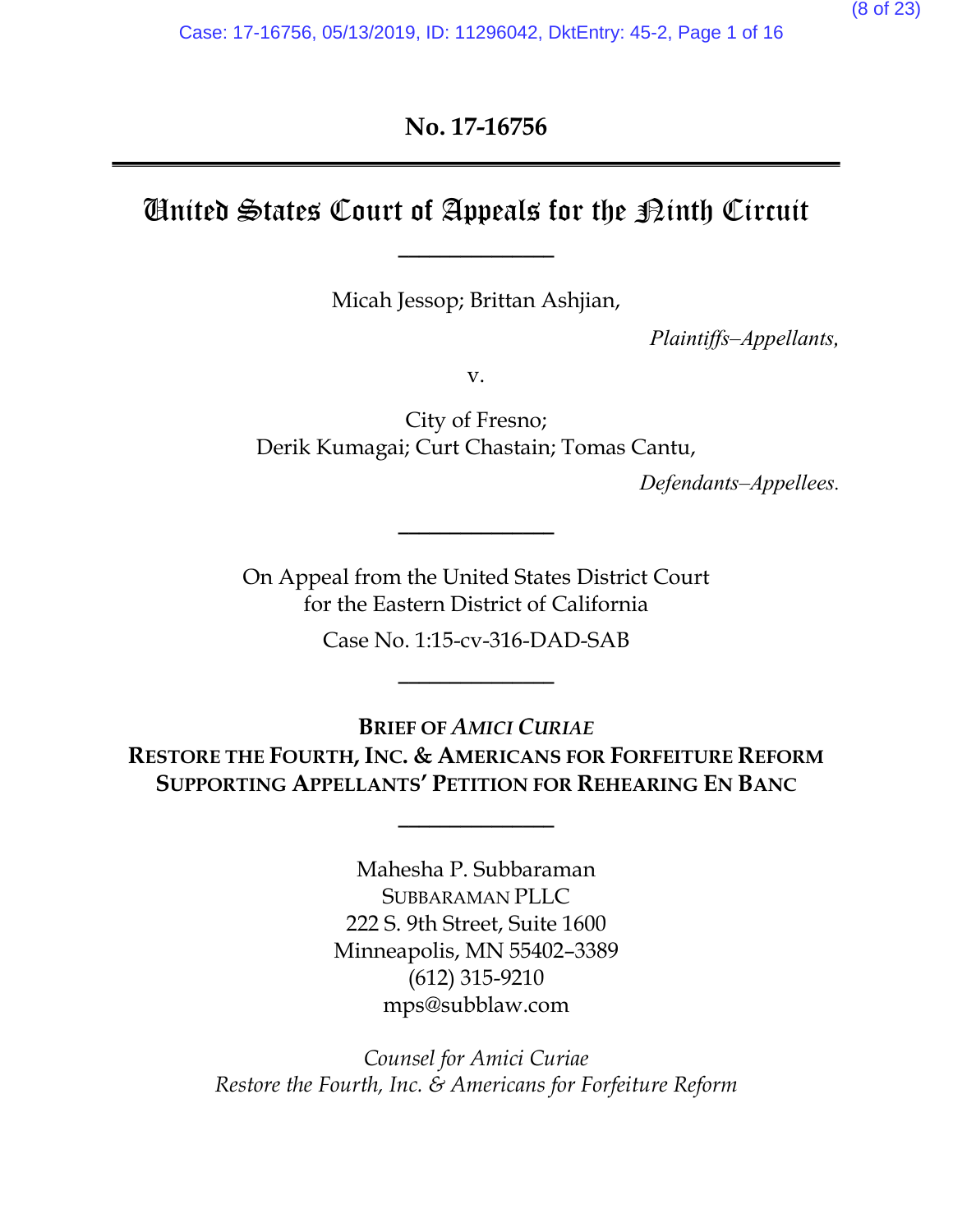# Corporate Disclosure Statement

In accordance with the requirements of Federal Rule of Appellate Procedure 26.1, the undersigned counsel certifies that *amici curiae* Restore the Fourth, Inc. and Americans for Forfeiture Reform are nonprofit organizations that have no parent corporation and no shareholders who are subject to disclosure.

Respectfully submitted,

Dated: May 13, 2019

By: /s/Mahesha P. Subbaraman

Mahesha P. Subbaraman SUBBARAMAN PLLC 222 S. 9th Street, Suite 1600 Minneapolis, MN 55402-3389 (612) 315-9210 mps@subblaw.com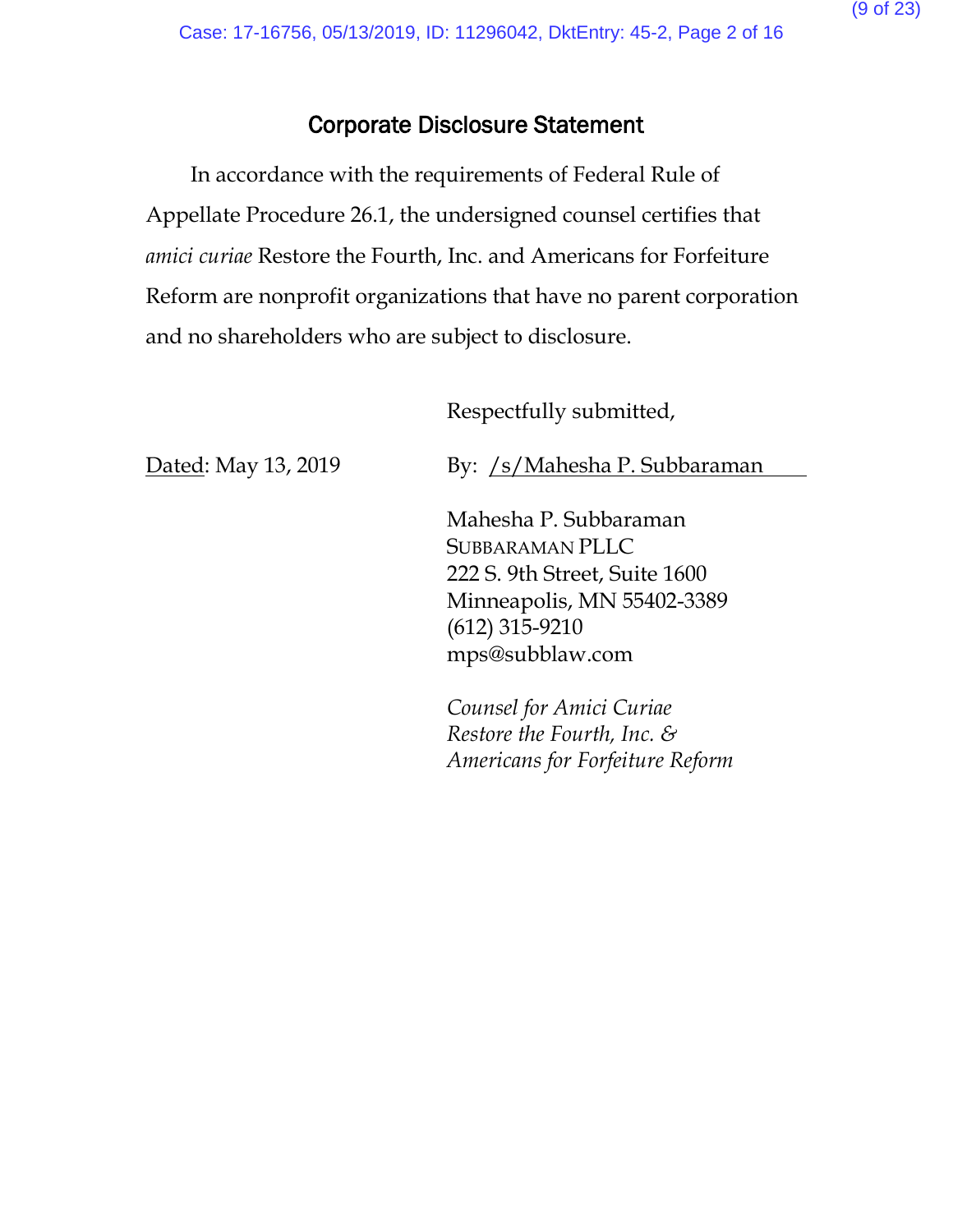# Table of Contents

| I. En banc review should be granted to reaffirm the<br>original meaning of the Fourth Amendment3 |  |
|--------------------------------------------------------------------------------------------------|--|
| II. En banc review should be granted to reaffirm the                                             |  |
|                                                                                                  |  |
|                                                                                                  |  |
|                                                                                                  |  |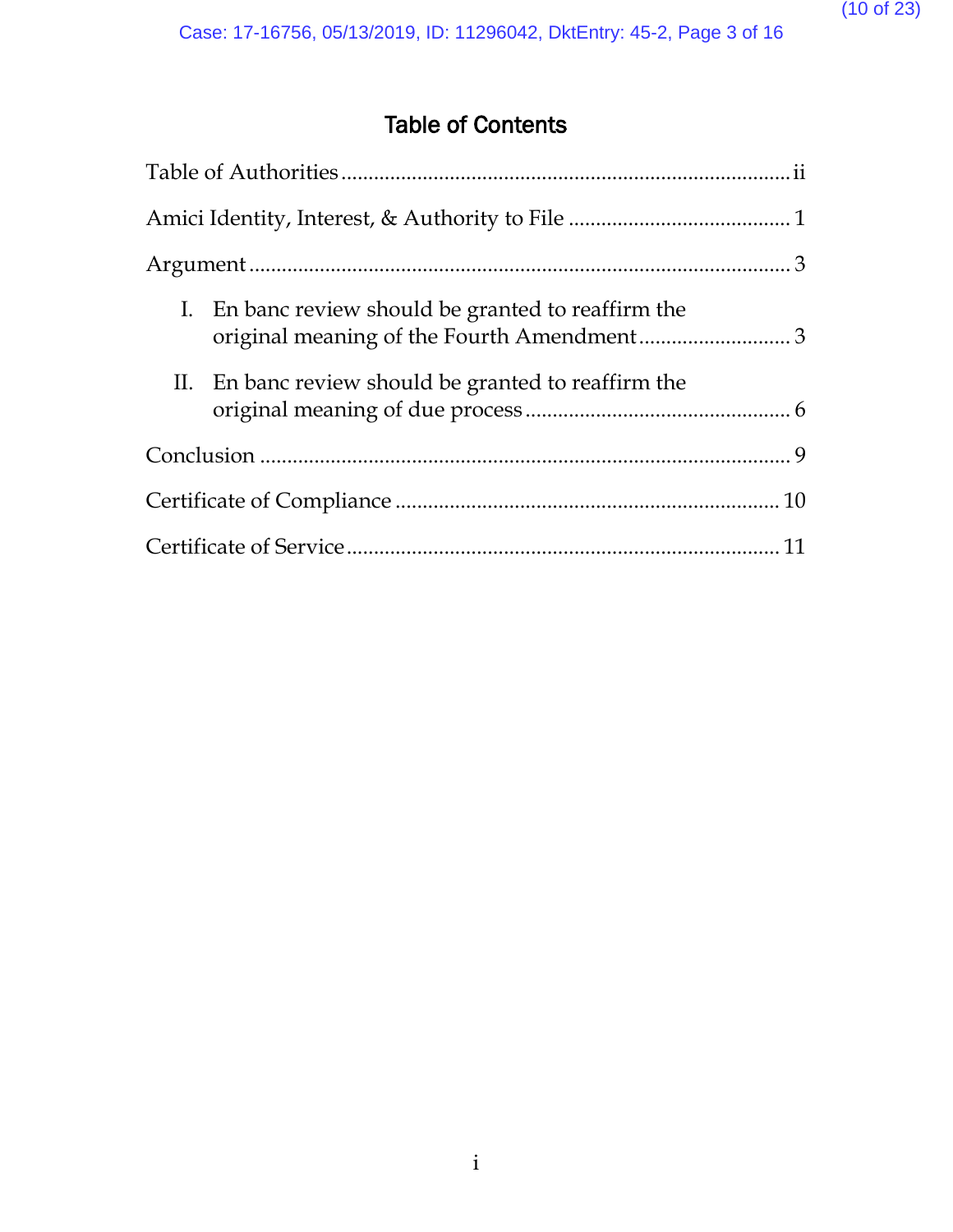(11 of 23)

# Table of Authorities

Page(s)

# **Cases**

| Carpenter v. United States, 138 S. Ct. 2206 (2018)1, 6  |   |
|---------------------------------------------------------|---|
|                                                         |   |
|                                                         |   |
|                                                         |   |
|                                                         |   |
|                                                         |   |
|                                                         |   |
| Rodriguez v. Swartz, 899 F.3d 719 (9th Cir. 2018) 1     |   |
|                                                         |   |
|                                                         |   |
|                                                         |   |
| United States v. Gorman, 859 F.3d 706 (9th Cir. 2017) 1 |   |
|                                                         |   |
|                                                         |   |
|                                                         |   |
| United States v. One 1936 Model Ford V-8 De Luxe Coach, | 1 |
|                                                         |   |
|                                                         |   |
|                                                         |   |
|                                                         |   |
|                                                         |   |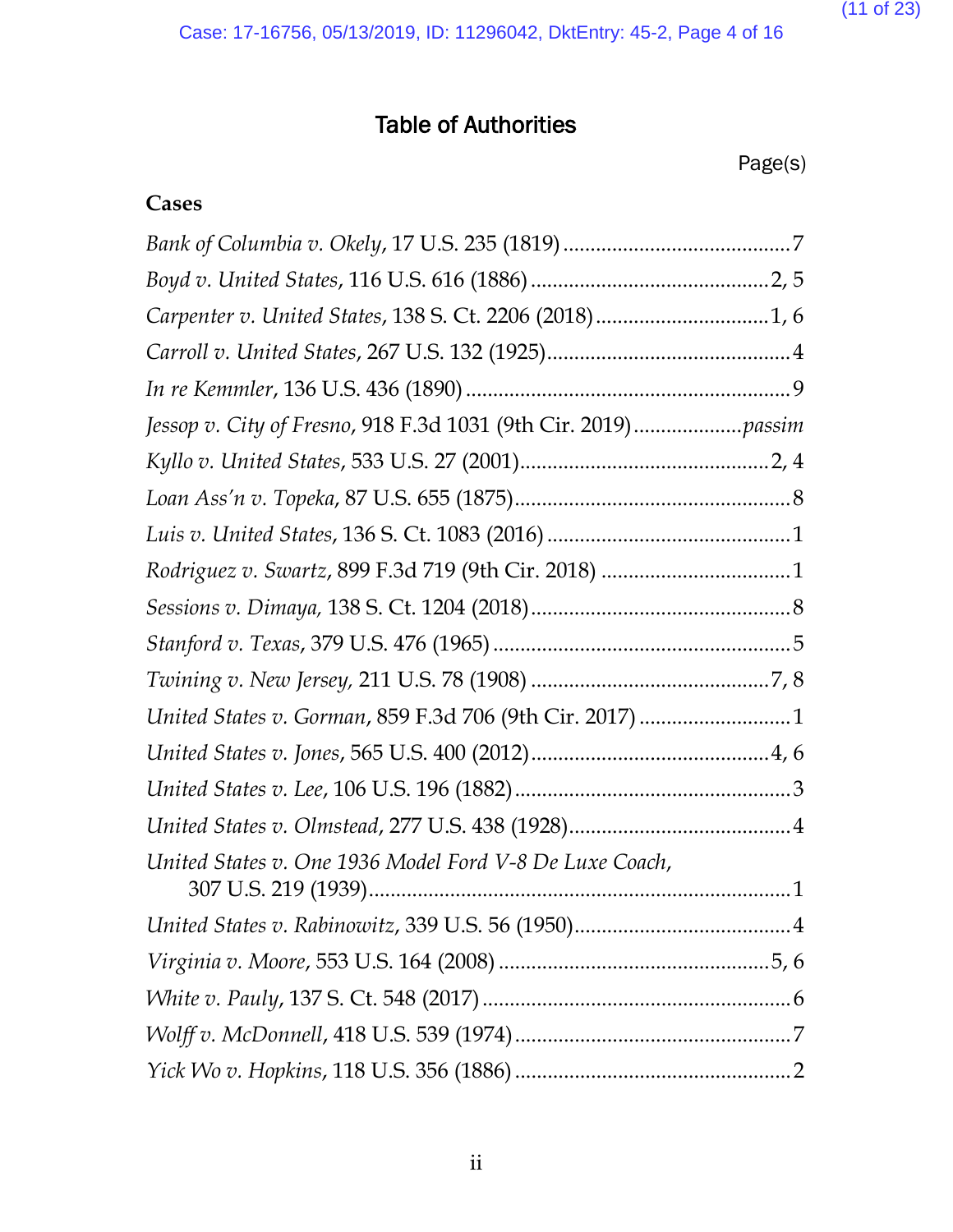# **Constitutional Provisions**

# **Other Authorities**

| Jessop Oral Argument (9th Cir. Dec. 18, 2018),       |  |
|------------------------------------------------------|--|
| 1 W. BLACKSTONE, COMMENTARIES ON THE LAWS OF ENGLAND |  |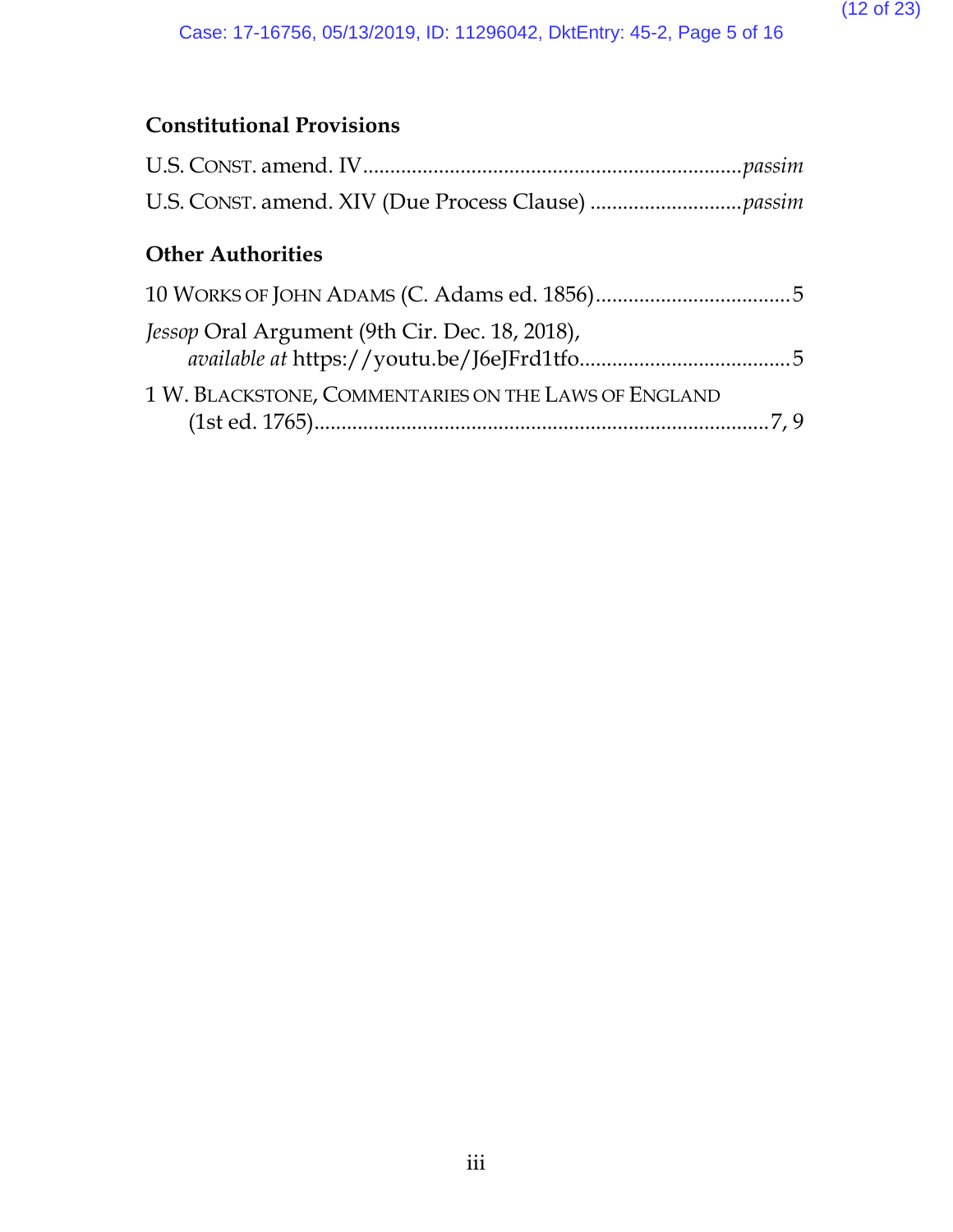(13 of 23)

# Amici Identity, Interest, & Authority to File

#### A. Identity of the Amici

Restore the Fourth, Inc. ("Restore the Fourth") is a nonpartisan nonprofit civil liberties organization dedicated to robust enforcement of the Fourth Amendment. Restore the Fourth oversees a network of local chapters whose members include lawyers, academics, advocates, and ordinary citizens. Restore the Fourth also files amicus briefs in significant Fourth Amendment cases. *See, e.g.*, Brief of *Amicus Curiae* Restore the Fourth, Inc. in Support of Petitioner, *Carpenter v. United States*, 138 S. Ct. 2206 (2018) (No. 16-402); Brief of *Amicus Curiae* Restore the Fourth, Inc. in Support of Plaintiff-Appellee Araceli Rodriguez, *Rodriguez v. Swartz*, 899 F.3d 719 (9th Cir. 2018) (No. 15-16410).

Americans for Forfeiture Reform ("AFR") is a non-partisan nonprofit civic group. AFR champions the time-honored judicial rule that "[f]orfeitures are not favored" in the law. *United States v. One 1936 Model Ford V-8 De Luxe Coach*, 307 U.S. 219, 226 (1939). AFR advances this mission by filing amicus briefs in significant forfeiture-related and Bill of Rights cases. *See, e.g.,* Brief of *Amicus Curiae* Americans for Forfeiture Reform in Support of Petitioner, *Luis v. United States*, 136 S. Ct. 1083 (2016) (No. 14-419); Brief of *Amicus Curiae* Americans for Forfeiture Reform in Support of Claimant-Appellee Straughn Gorman, *United States v. Gorman*, 859 F.3d 706 (9th Cir. 2017) (No. 15-16660).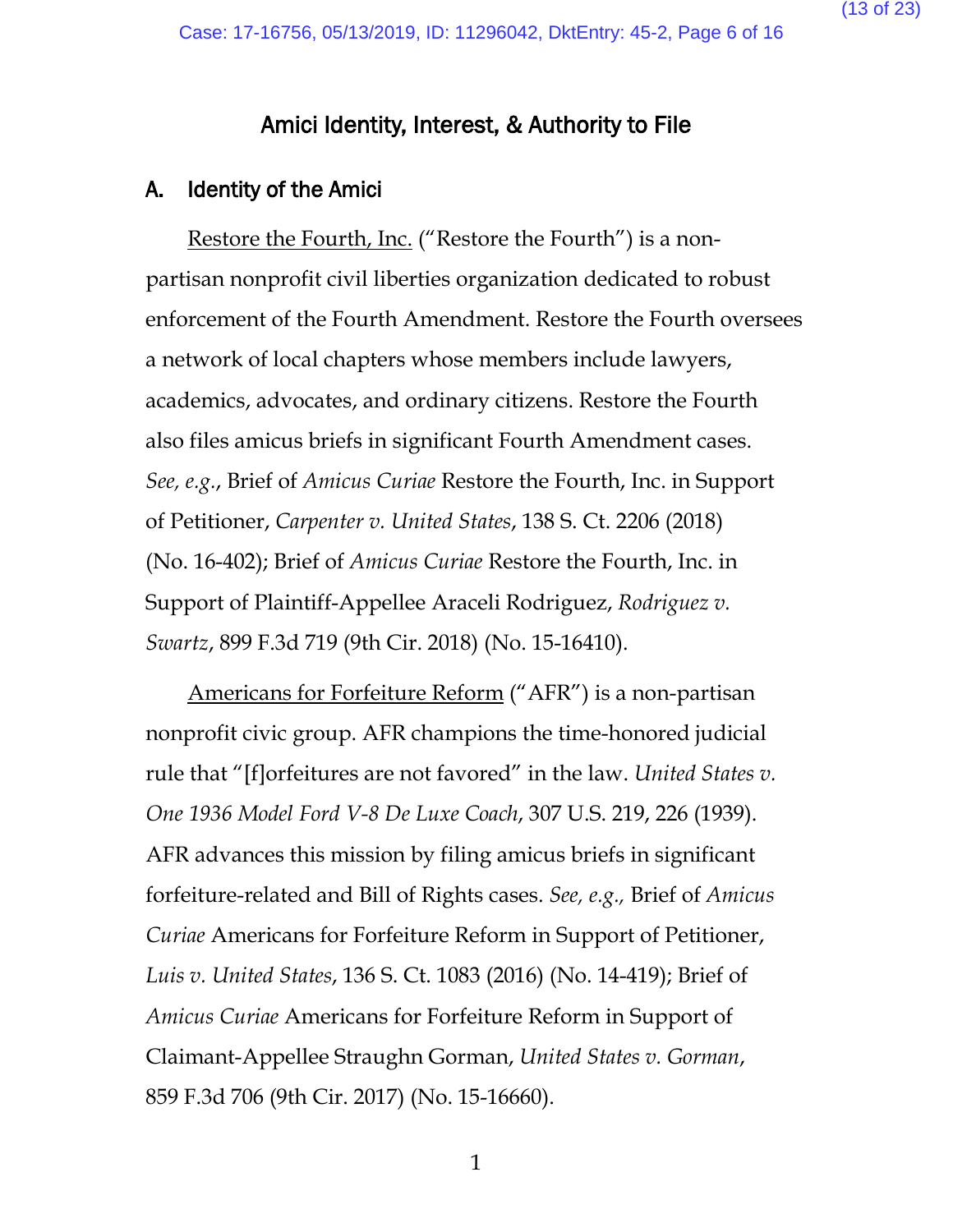#### B. Interest of the Amici

The panel decision in *Jessop* concludes that police officers are entitled to qualified immunity "when they steal property that is seized pursuant to a warrant." 918 F.3d 1031, 1034 (9th Cir. 2019). The Amici are interested in this holding because it "shrink[s] the realm of guaranteed privacy" under the Fourth Amendment, *Kyllo v. United States*, 533 U.S. 27, 34 (2001), and "leave[s] room for the play and action of purely personal and arbitrary power," which abridges due process. *Yick Wo v. Hopkins*, 118 U.S. 356, 370 (1886). The Amici believe these realities merit rehearing insofar as they ultimately place every person's rights "in the hands of every petty officer." *Boyd v. United States*, 116 U.S. 616, 625 (1886).

#### C. Authority of the Amici to File

The Amici file this brief in accordance with Federal Rule of Appellate Procedure 29(b)(2) and Ninth Circuit Rule 29-2(a). Both of these rules authorize—with court permission—the filing of amicus briefs in support of petitions for rehearing en banc.

The Amici also affirm under Fed. R. App. P. 29(a)(4)(E) that no party, nor counsel for any party, in this case: (1) wrote this amicus brief in part or in whole; or (2) contributed money meant to fund the preparation or submission of this brief. Only the Amici, including their members and counsel, have contributed money to fund the preparation and submission of this brief.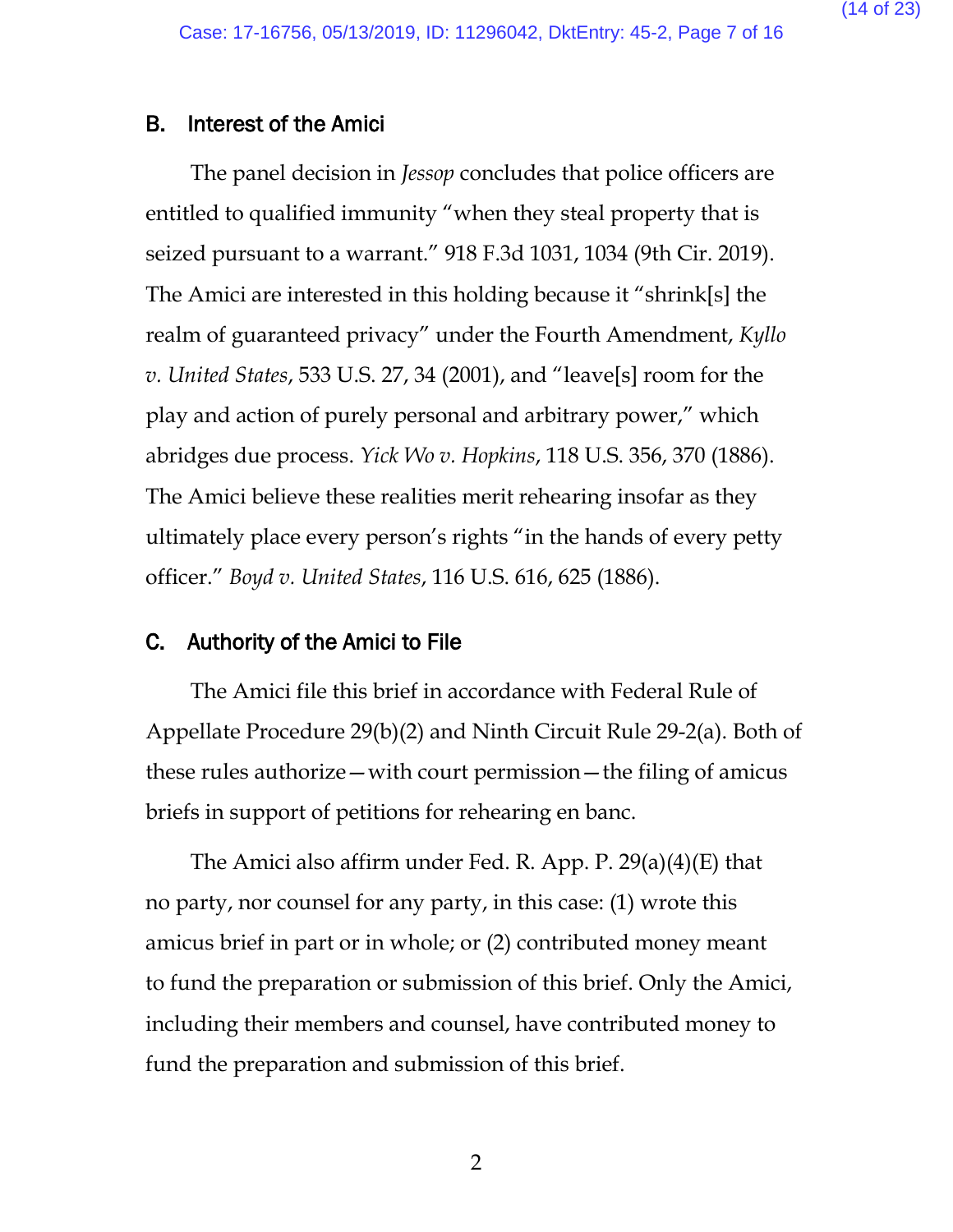# Argument

If there is any cardinal principle in our nation, it is that all government officers "from the highest to the lowest, are creatures of the law, and are bound to obey it. "*United States v. Lee*, 106 U.S. 196, 220 (1882). "No officer of the law may set that law at defiance with impunity." *Id.* Yet, that is just what the panel did here. The panel determined there is no "clearly established Fourth or Fourteenth Amendment right to be free from [police] theft of property seized pursuant to a warrant." *Jessop v. City of Fresno,* 918 F.3d 1031, 1037 (9th Cir. 2019). Because that conclusion overlooks—and stands in defiance of—the original meaning of the Fourth Amendment and due process, the panel decision merits en banc review.

# I. En banc review should be granted to reaffirm the original meaning of the Fourth Amendment.

The Fourth Amendment guarantees "[t]he right of the people to be secure in their persons, houses, papers, and effects, against unreasonable searches and seizures." In concluding that police theft is not a clearly-established violation of this guarantee, the panel cites the "absence of any cases of controlling authority or a consensus of cases of persuasive authority." *Jessop*, 918 F.3d at 1036. The panel thus assumes that clearly-established Fourth Amendment law is limited to modern precedents. It is not. As the Supreme Court has made clear time and again, Fourth Amendment analysis must also account for the original meaning of this provision.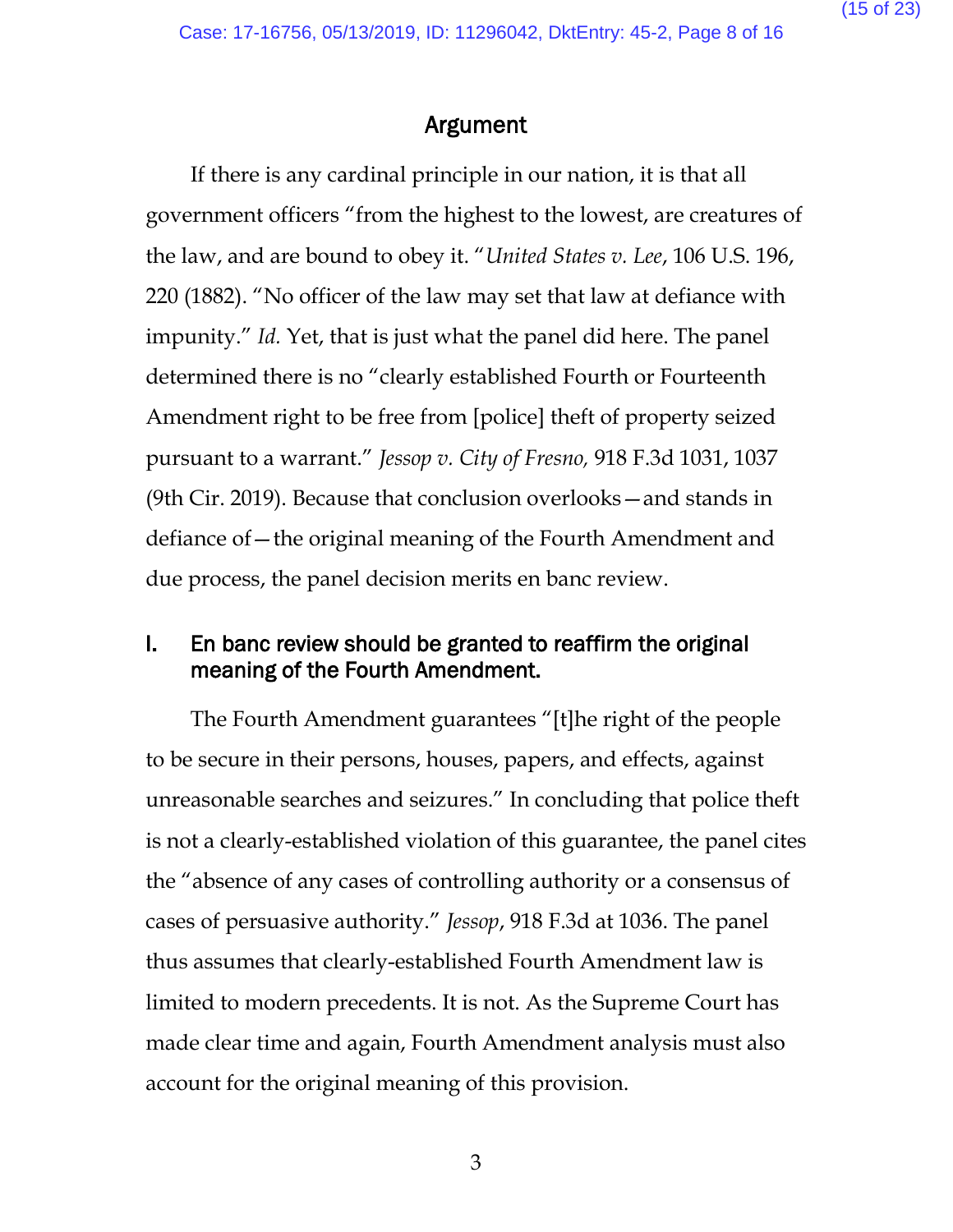Indeed, nearly a century ago, the Supreme Court affirmed that the Fourth Amendment "is to be construed in the light of what was deemed an unreasonable search and seizure **when it was adopted**." *Carroll v. United States*, 267 U.S. 132, 149 (1925) (bold added). And the Court has reaffirmed this point in recent years through decisions expressly seeking to "assure[] preservation of that degree of privacy against government that existed when the Fourth Amendment was adopted." *Kyllo v. United States*, 533 U.S. 27, 34 (2001). The Court has, for example, renewed "the common-law trespassory test" for when police conduct will trigger Fourth Amendment review. *United States v. Jones*, 565 U.S. 400, 409 (2012); *id.* at 410 ("[W]e apply … an 18th-century guarantee against unreasonable searches ….").

The importance of the Fourth Amendment's original meaning cannot be overstated. As Justice Frankfurter explains, the Fourth Amendment's words "are not to be read as they might be read by a man who knows English but has no knowledge of the history that gave rise to the words." *United States v. Rabinowitz*, 339 U.S. 56, 69 (1950) (Frankfurter, J., dissenting). The "makers of our Constitution" conferred "as against the Government, the right to be let alone—the most comprehensive of rights and the right most valued by civilized men." *United States v. Olmstead*, 277 U.S. 438, 478 (1928) (Brandeis, J., dissenting). "One cannot [then] wrench 'unreasonable searches [and seizures]' from the … historic content of the Fourth Amendment." *Rabinowitz*, 339 U.S. at 70 (Frankfurter, J., dissenting).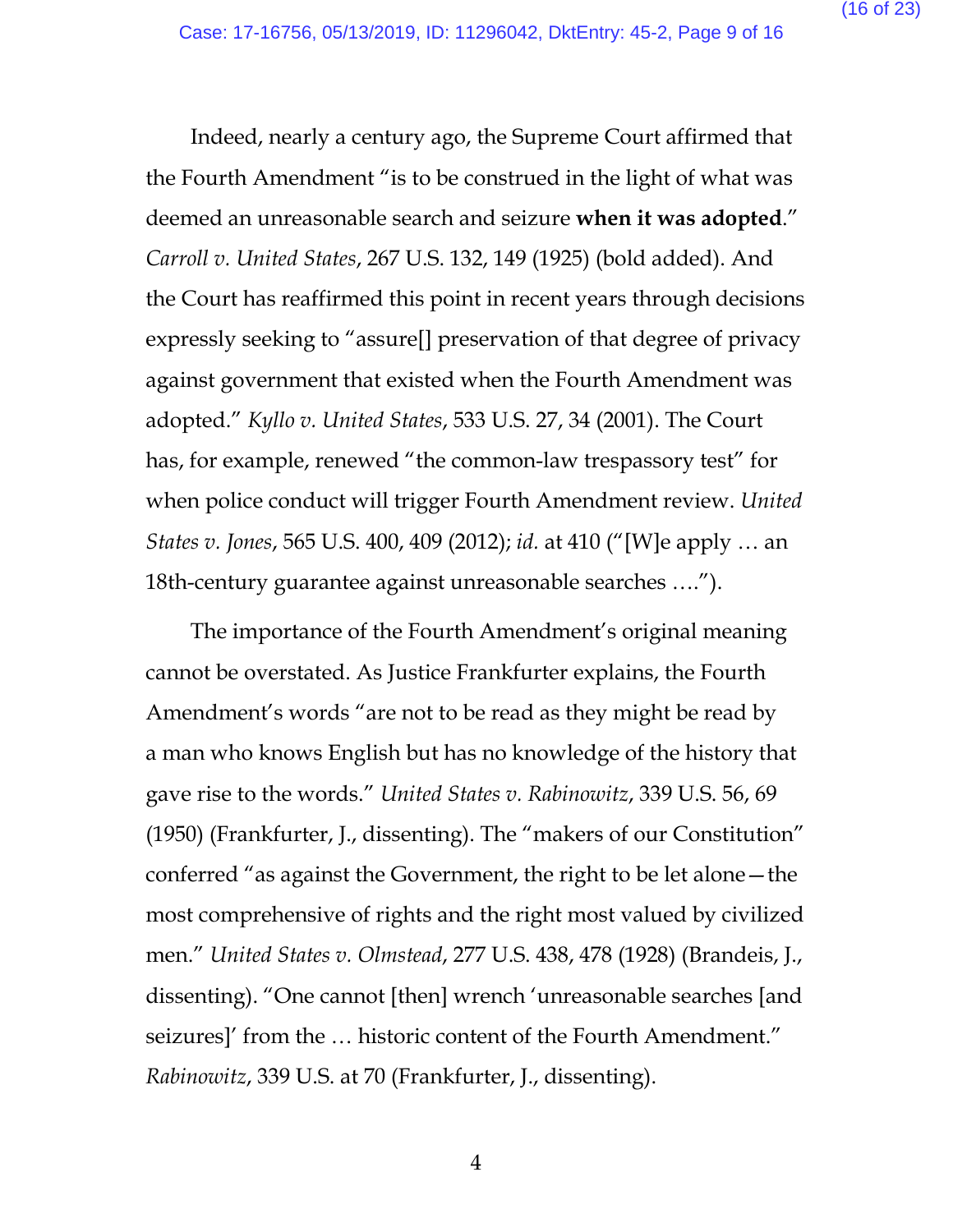Now, even a cursory review of the Fourth Amendment's history reveals a clearly-established hostility to arbitrary seizures which, by definition, includes police theft. The Fourth Amendment's immediate object was "to prohibit the general warrants and writs of assistance that English judges had employed against the colonists." *Virginia v. Moore*, 553 U.S. 164, 168–69 (2008). British officials used these devices to assume "blanket authority" over colonial property, spurring James Otis to denounce the resulting seizures as "the worst instrument of arbitrary power." *Stanford v. Texas*, 379 U.S. 476, 481 (1965). According to John Adams, Otis's speech was "the first scene of the first act of opposition to the arbitrary claims of Great Britain." 10 WORKS OF JOHN ADAMS 248 (C. Adams ed. 1856).

Based on this history, it is clearly established that the Fourth Amendment forbids seizures that the Framers' "struggles against arbitrary power … for more than twenty years would have been too deeply engraved in their memories to have allowed them to approve." *Boyd v. United States*, 116 U.S. 616, 630 (1886). The *Jessop*  panel decision, however, contains not a word of this history. *See* 918 F.3d at 1034–36. Moreover, at oral argument, one panel member dismissed this history altogether. *See Jessop* Oral Argument at 2:58 (Smith, M., J.), https://youtu.be/J6eJFrd1tfo?t=178 ("As fascinating as James Otis and all those good folks were … I didn't find any[] [case] that suggests that the Fourth Amendment ever contemplated the factual situation [that] we're talking about here.").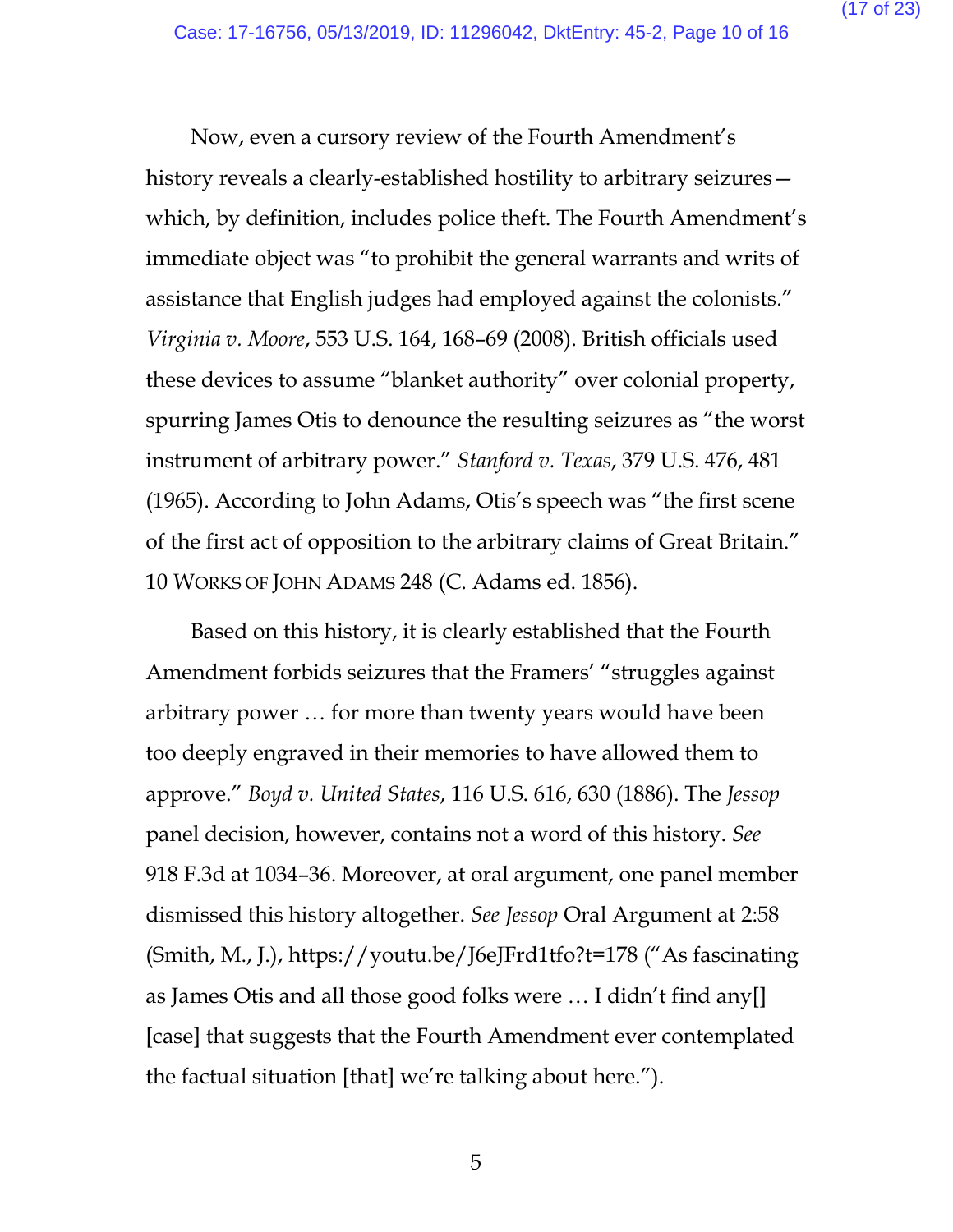The Supreme Court, by contrast, has mandated that courts must "begin with history …. to determine the norms that the Fourth Amendment was meant to preserve." *Virginia*, 553 U.S. at 168. The alternative is to impair that "degree of protection" the Amendment provides "at a minimum." *Jones*, 565 U.S. at 410. Of course, in recent years, the Court has reiterated that close-fitting precedent is needed before lower courts may impose Fourth Amendment liability for split-second, life-and-death police decisions. *See, e.g., White v. Pauly*, 137 S. Ct. 548, 549, 552 (2017) (per curiam). But the Court has never extended this rule to misconduct like premeditated murder or theft that plainly abridges the Fourth Amendment's original meaning: "to secure the privacies of life against arbitrary power." *Carpenter v. United States*, 138 S. Ct. 2206, 2214 (2018) (quotation marks omitted). For this reason, *Jessop* warrants en banc rehearing.

# II. En banc review should be granted to reaffirm the original meaning of due process.

The Fourteenth Amendment guarantees that state and local governments may not take property "without due process of law." In concluding that police theft is not a clearly-established violation of this guarantee, the panel mirrors its Fourth Amendment analysis. *See Jessop*, 918 F.3d at 1036. Once again, the panel assumes clearlyestablished due-process law is limited to modern precedents. The panel thus again fails to recognize how original meaning broadens due process, no less than the Fourth Amendment.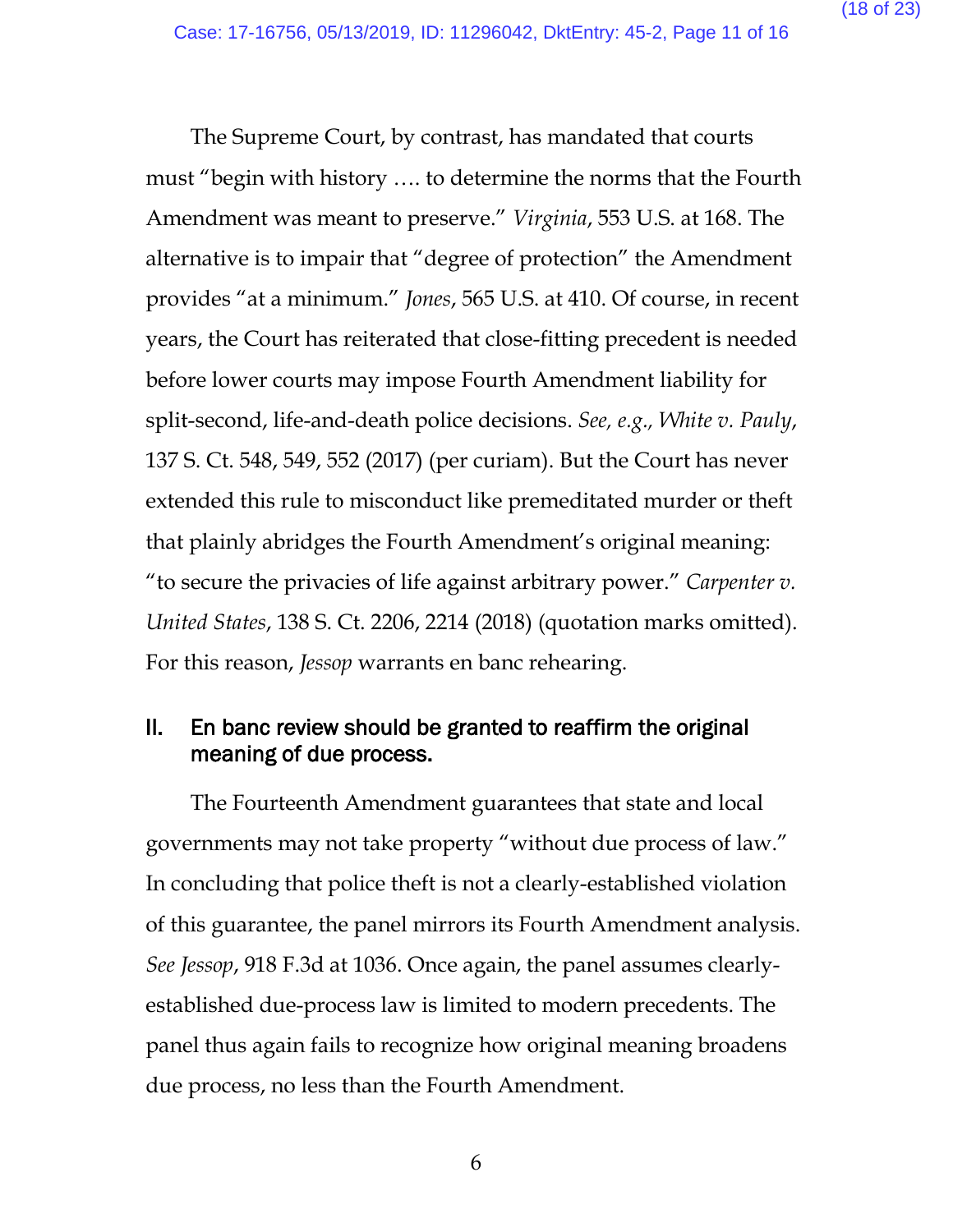The original meaning of due process is rooted in Magna Carta. In particular, Magna Carta provided that no free person could be deprived of life, liberty, or property except "by the law of the land." *Twining v. New Jersey,* 211 U.S. 78, 100 (1908). This provision led founding era legal scholar William Blackstone to observe that "[s]o great … is the regard of [British] law for private property, that [the law] will not authorize the least violation of it." 1 W. BLACKSTONE, COMMENTARIES ON THE LAWS OF ENGLAND \*135 (1st ed. 1765). To this end, British statutes forbade the King from "dispos[ing] of the lands or goods of any subjects of this kingdom" in any "arbitrary way whatsoever." *Id.* at \*138. Such imperial appropriation of property instead had "to be tried and determined in the ordinary courts of justice, and by *course of law*." *Id.* (italics in original).

It has then been clearly-established law since Magna Carta in 1215 that due process forbids government theft—i.e., "that no man's lands or goods shall be seized into the king's hands, against the great charter, and the law of the land." *Id.* at 134. Early Supreme Court decisions cement this principle, emphasizing "the words from Magna Charta … were intended to secure the individual from the arbitrary exercise of the powers of government." *Bank of Columbia v. Okely*, 17 U.S. 235, 244 (1819). Hence, as the Court has explained in more recent times, "[t]he touchstone of due process is protection of the individual against arbitrary action of government." *Wolff v. McDonnell*, 418 U.S. 539, 558 (1974) (citation omitted).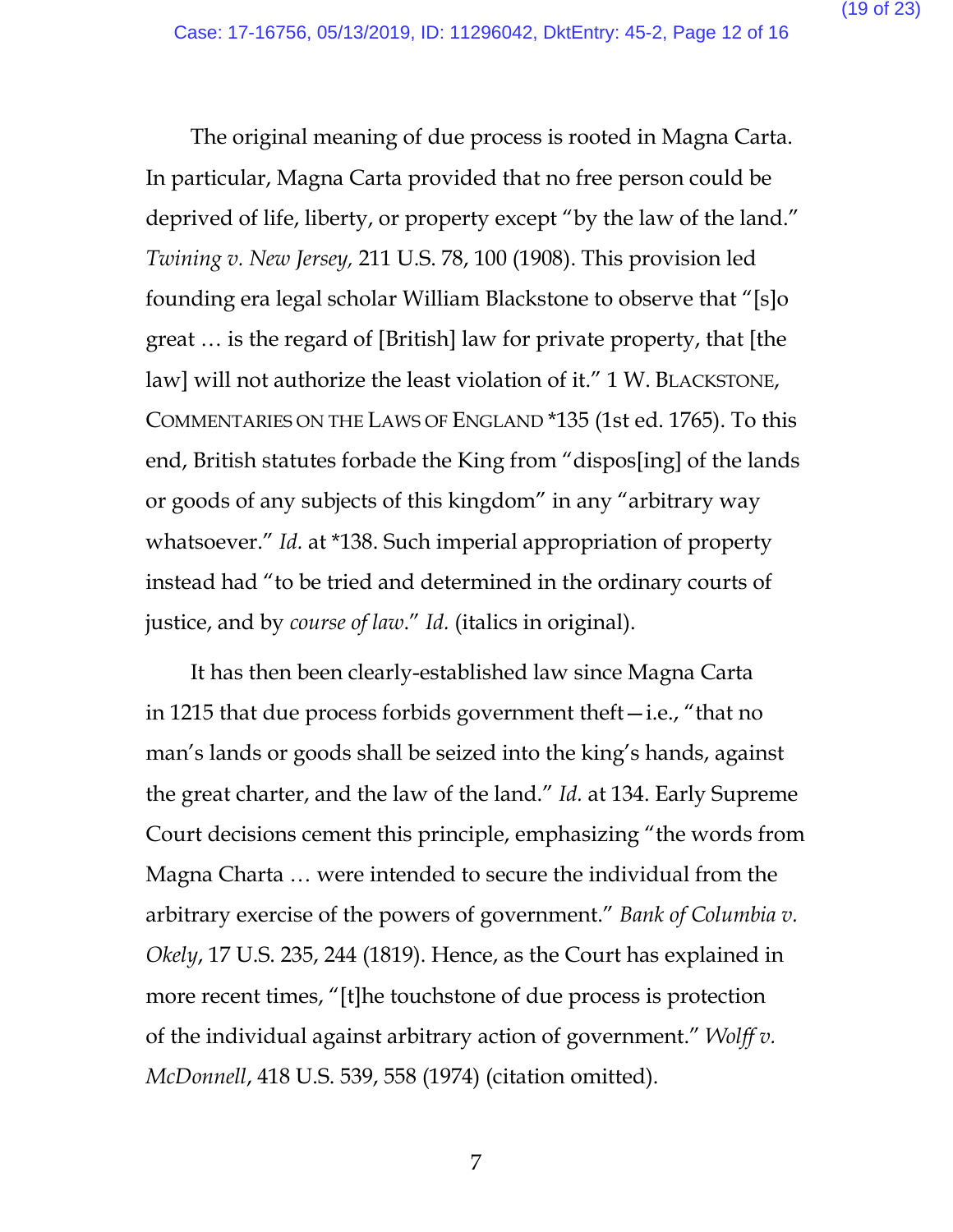Government conduct is therefore bound as much by the original meaning of due process as by later cases interpreting this guarantee. "[N]o change in ancient procedure can be made which disregards those fundamental principles … which have relation to process of law and protect the citizen … against the arbitrary action of government." *Twining*, 211 U.S. at 101; *see also Sessions v. Dimaya,*  138 S. Ct. 1204, 1224–25 (2018) (Gorsuch, J., concurring) (drawing on the original meaning of due process). A good illustration is *Loan Association v. Topeka*, 87 U.S. 655 (1875). At issue was a state law that allowed local governments "to take the property of the citizen under the guise of taxation … and [then] use it in aid of the enterprises of others which are not of a public character." *Id.* at 659.

The Supreme Court found the law was invalid. *See id.* at 663– 64. The Court explained that there are "[i]mplied reservations of individual rights, without which the social compact could not exist." Id. at 663. These rights meant that "[n]o court ... would hesitate to declare void a statute" that decreed "the homestead now owned by A. should no longer be his, but should henceforth be the property of B." *Id.* As such, the Court was obliged to conclude that where the government was demanding "the property of the citizen" in order to give it to "favored individuals to aid private enterprises and build up private fortunes," this was unconstitutional "robbery." *Id.* at 664. And this remained true even though the government's conduct was "done under the form of law and … called taxation." *Id.*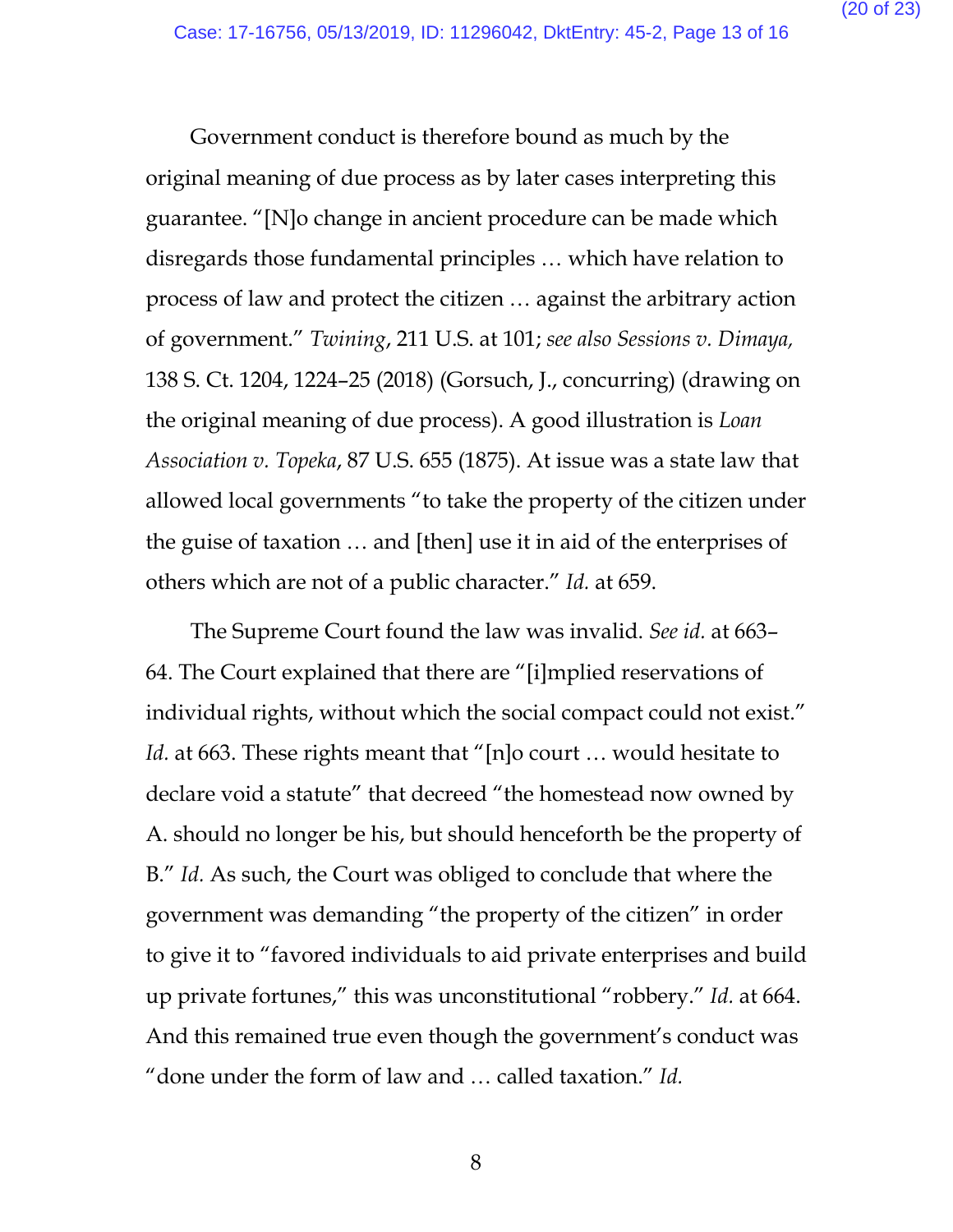The *Jessop* panel decision overlooks this possibility. In its rush to rely on a seeming lack of controlling precedent, the panel neglects "those fundamental principles of liberty and justice which lie at the base of all our civil and political institutions." *In re Kemmler*, 136 U.S. 436, 448–49 (1890). These principles bar "any arbitrary deprivation of … property." *Id.* These principles then clearly establish that police theft violates due process, as does any other government-claimed "power of destroying at pleasure without the direction of laws." 1 W. BLACKSTONE, COMMENTARIES ON THE LAWS OF ENGLAND \*133. *Jessop* merits en banc review to vindicate this reality.

# **Conclusion**

The Court should grant en banc review to uphold the original meaning of the Fourth Amendment and due process.

Respectfully submitted,

Dated: May 13, 2019

By: /s/Mahesha P. Subbaraman

Mahesha P. Subbaraman SUBBARAMAN PLLC 222 S. 9th Street, Suite 1600 Minneapolis, MN 55402-3389 (612) 315-9210 mps@subblaw.com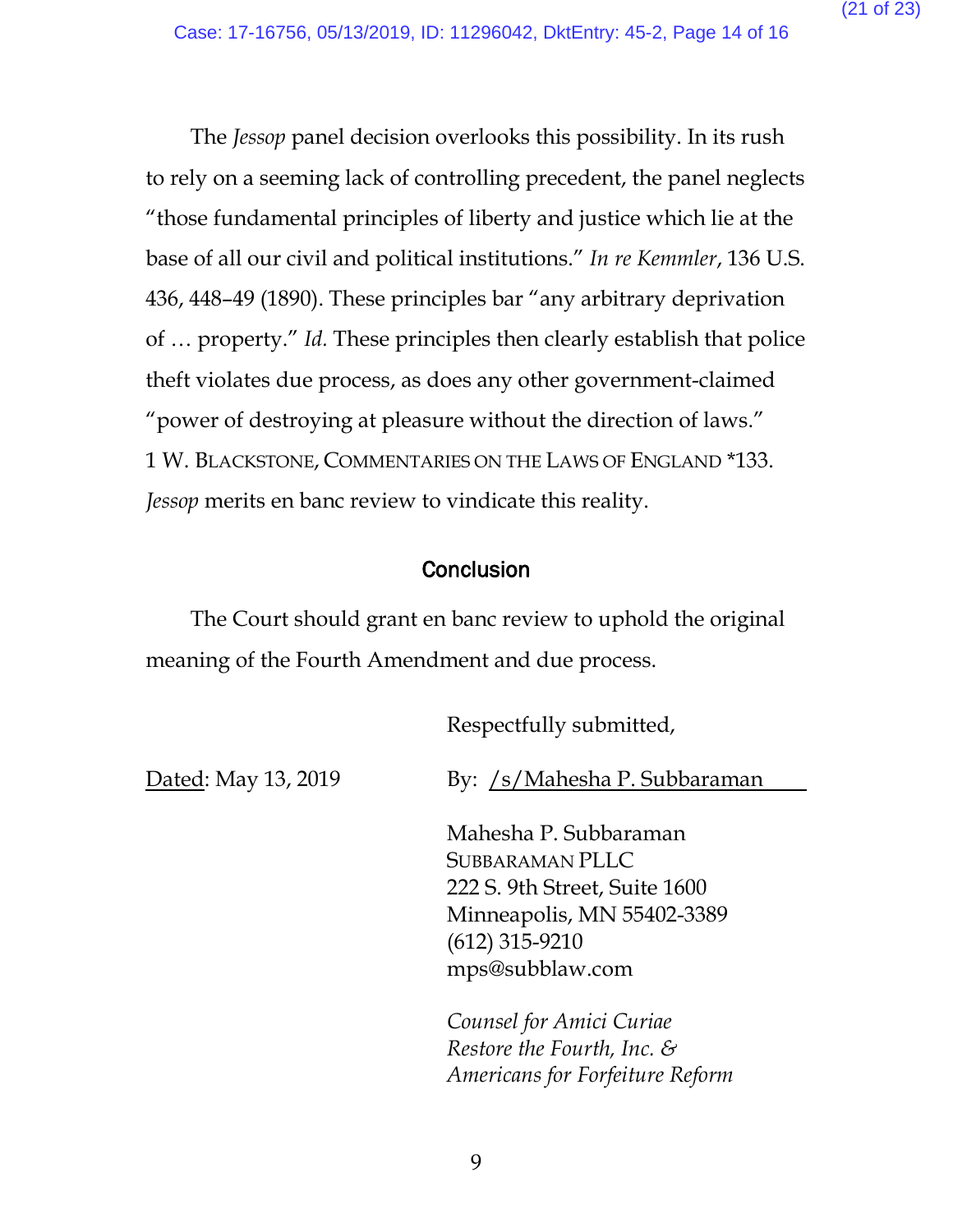# Certificate of Compliance

The undersigned counsel certifies under Fed. R. App. P. 32(g) that the foregoing amici brief in support of en banc rehearing meets the formatting and type-volume requirements established by Fed. R. App. P. 32(a) and 9th Cir. R. 29-2(c)(2).

This amici brief is printed in 14-point, proportionately-spaced typeface using Microsoft Word 2010 and contains **2,100 words**, including headings, footnotes, and quotations, and excluding all items identified under Fed. R. App. P. 32(f).

# Dated: May 13, 2019 **SUBBARAMAN PLLC**

By: /s/Mahesha P. Subbaraman